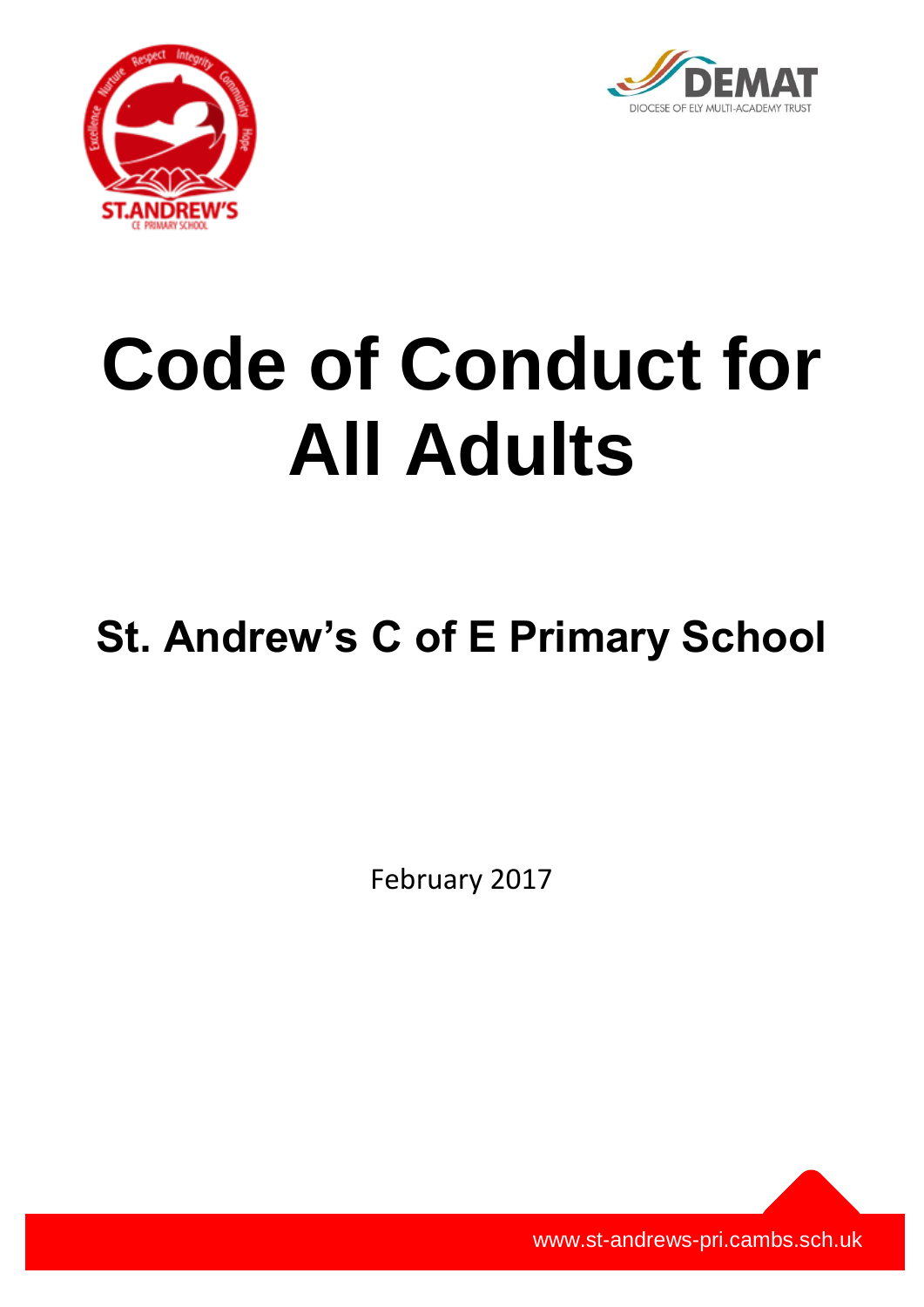# **1. Introduction**

- 1.1. The Code sets out the professional standards expected and the duty upon Adults to abide by it. All Adults have a duty to keep pupils safe, promote their welfare and, to protect them from radicalisation (the Prevent duty), abuse (sexual, physical and emotional), neglect and safeguarding concerns. This duty is, in part, exercised through the development of respectful, caring and professional relationships between Adults and pupils and behaviour by Adults that demonstrates integrity, maturity and good judgement. Following this Code will help to safeguard Adults from being maliciously, falsely or mistakenly suspected or accused of misconduct in relation to pupils.
- 1.2. For the purposes of this Code the term and references to 'Adult' means the following: governing body [and trust] members, all teaching and other staff (whether or not paid or unpaid, employed or self-employed and whether or not employed directly by the school, external contractors providing services to pupils on behalf of the school, teacher trainees and other trainees/apprentices, volunteers and any other individuals who work for or provide services on behalf of or for the School to include but not limited to all those detailed in the single central record (as amended). For the purposes of this Code 'young person/people', 'pupils' and 'child/ren' includes all those for whom the School provides education or other services.
- 1.3. This Code takes account of the most recent versions of the following guidance (statutory and nonstatutory); 'Keeping Children Safe in Education' Department of Education ('DfE') (statutory), Working together to safeguard children' HM Government (statutory) and 'Guidance for safer working practice for those working with children and young people in education settings' (non-statutory). This Code cannot provide an exhaustive list of what is, or is not, appropriate behaviour for Adults. However, it does highlight behaviour that is illegal, inappropriate or inadvisable in relation to the required professional standards. There will be occasions and circumstances in which Adults have to make decisions or take action in the best interests of the pupil where no specific guidance has been given. Adults are expected to make responsible and informed judgements about their own behaviour in order to secure the best interests and welfare of the pupils.
- 1.4. Any behaviour in breach of this Code by employees may result in action under our Disciplinary Procedure. Such behaviour may constitute gross misconduct and, as such, may result in summary dismissal. The governing body will take a strict approach to serious breaches of this Code.
- 1.5. Safeguarding and Child Protection Policy

Adults have a duty to act in accordance with the [Safeguarding and Child Protection policy which is available from school's Central Hosting and/or the school website and report any safeguarding, child protection, welfare or radicalisation concerns about a pupil to the Designated Safeguarding Lead.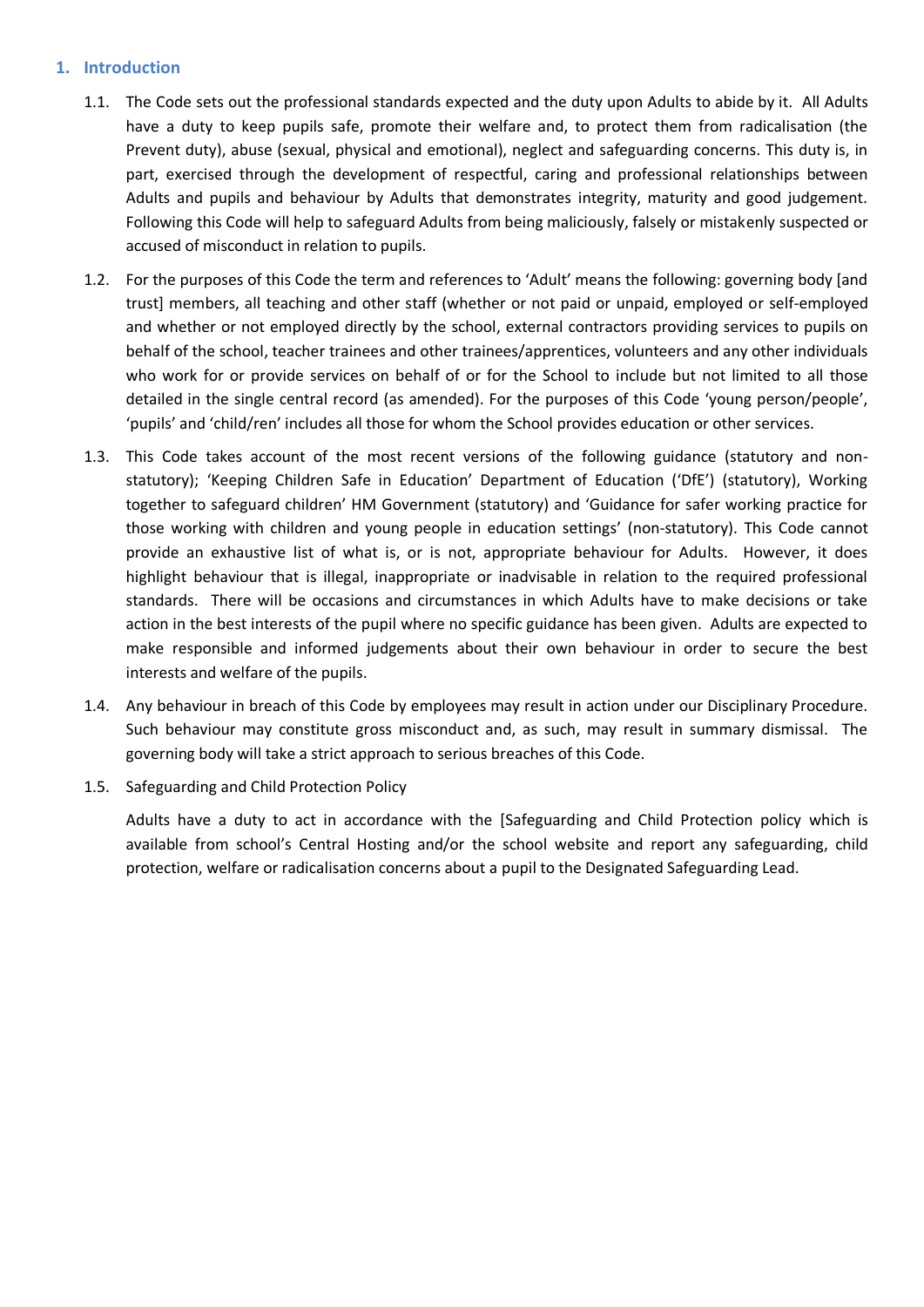### 1.6. Whistleblowing

Adults must raise concerns they have about the safeguarding or child protection practices by following the Whistleblowing Policy, which is available from the school's Central Hosting and/or the school website*.* An Adult who "whistle blows" or makes a public interest disclosure will have the protection of the relevant legislation.

1.7. Allegations of Abuse Against Teachers and Other Staff and Volunteers

Where it is alleged that an Adult has:

- behaved in a way that has harmed a child, or may have harmed a child;
- possibly committed a criminal offence against or related to a child; or,
- behaved towards a child or children in a way that indicates s/he would pose a risk of harm to children.

then the governing body will follow the School's Procedure for Dealing with Allegations of Abuse Against Teachers and Other Staff and Volunteers and the guidance set out in Part Four of Keeping Children Safe in Education DfE which is available from Staff Share, Central Hosting or the Headteacher's office.

# **2. Expected Professional Standards**

- 2.1. All Adults as appropriate to the role and/or job description of the individual, must:
	- place the well-being and learning of pupils at the centre of their professional practice.
	- have high expectations for all pupils, be committed to addressing underachievement, and work to help pupils progress regardless of their background and personal circumstances.
	- treat pupils fairly and with respect, take their knowledge, views, opinions and feelings seriously, and value diversity and individuality.
	- model the characteristics they are trying to inspire in pupils, including enthusiasm for learning, a spirit of enquiry, honesty, tolerance, social responsibility, patience, and a genuine concern for other people.
	- respond sensitively to the differences in the home backgrounds and circumstances of pupils, recognising the key role that parents and carers play in pupils' education.
	- seek to work in partnership with parents and carers, respecting their views and promoting understanding and co-operation to support the young person's learning and well-being in and out of school.
	- reflect on their own practice, develop their skills, knowledge and expertise, and adapt appropriately to learn with and from colleagues.
	- ensure that the same professional standards are always applied regardless of culture, disability, gender, language, racial origin, religious belief and/or sexual identity.
- 2.2. Teachers are required to comply with the *[Teachers' Standards September 1](https://www.gov.uk/government/uploads/system/uploads/attachment_data/file/301107/Teachers__Standards.pdf)st 2012*, in particular Part 2 Personal and Professional Standards.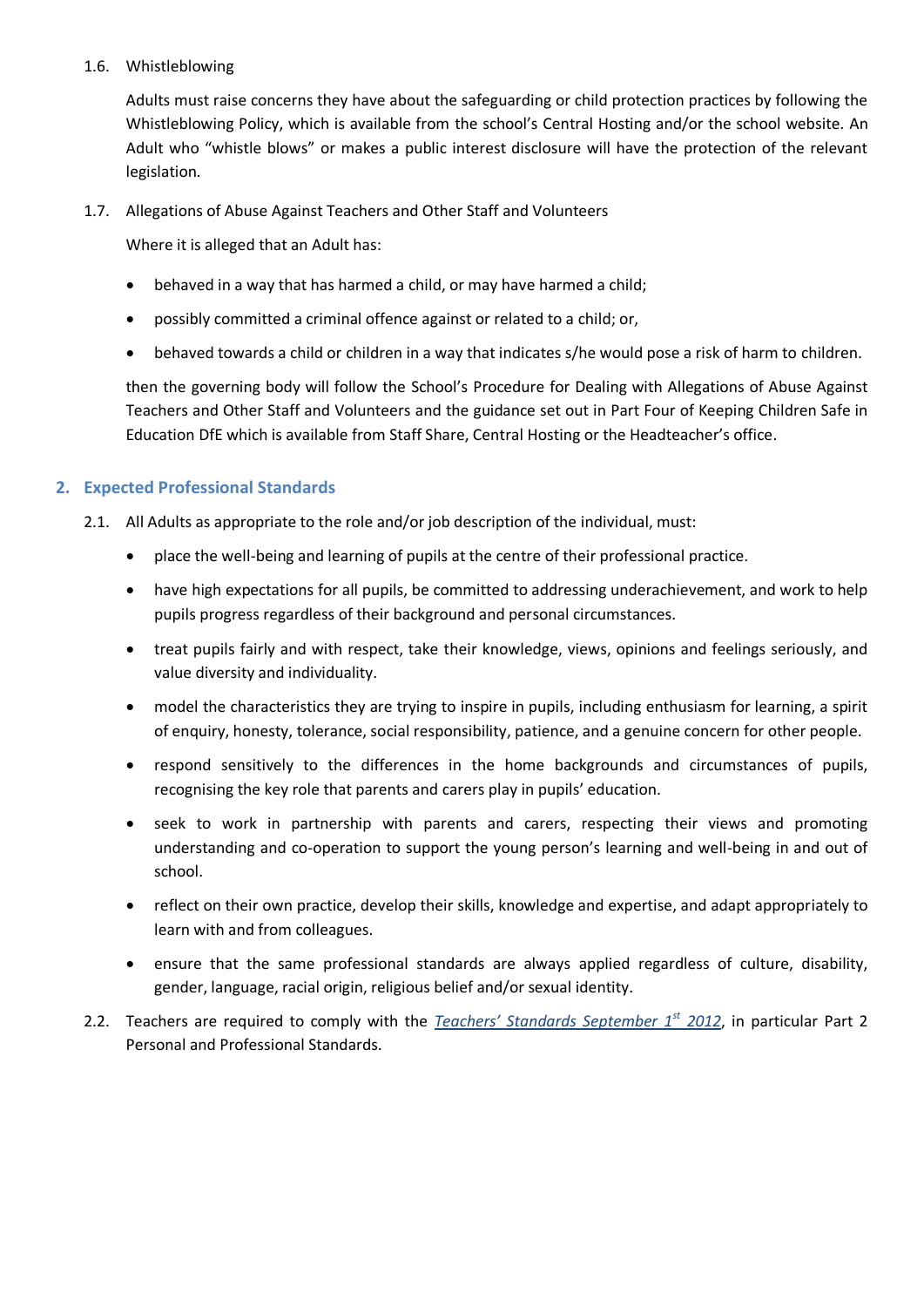- 2.3. All Adults must be familiar with and act in accordance with the most recent versions of the following documents; Part 1 of Keeping Children Safe in Education DfE (statutory), Working Together to Safeguard Children HM Government (statutory), Prevent Duty Guidance HM Government (statutory), 'The Prevent duty departmental advice for schools and childcare providers' DfE and 'Guidance for safer working practice for those working with children and young people in education settings' (non-statutory).
- 2.4. An employee who fails to bring a matter of concern to the attention of senior management and/or the relevant agencies is likely to be subject to disciplinary action.

# **3. Confidentiality**

- 3.1. As data controllers, all schools/academies are subject to the Data Protection Act 1998. In addition, teachers owe a common law duty of care to safeguard the welfare of their pupils. This duty is acknowledged in the provisions governing disclosure of information about pupils.
- 3.2. Adults may have access to confidential information about pupils in order to undertake their responsibilities. In some circumstances the information may be sensitive data and/or confidential. Confidential or personal information about a pupil or her/his family must never be disclosed to anyone other than on a need to know basis and advice should be sought prior to disclosure to ensure such disclosure is in accordance with the Data Protection Act 1998, The Education (Pupil Information) Regulations 2005 (maintained schools), The ICO 'Guide to Data Protection' and the ICO guide on 'How to Disclose Information Safely'. In circumstances where the pupil's identity does not need to be disclosed the information should be used anonymously. Information must never be used to intimidate, humiliate, or embarrass the pupil. Information must never be used by anyone for their own or others advantage (including that of partners, friends relatives or other organisations).
- 3.3. There are some circumstances in which an Adult may be expected to share information about a pupil, for example when abuse is alleged or suspected. In such cases, Adults have a duty to pass information on without delay to those with designated safeguarding responsibilities. See paragraph 19 below.
- 3.4. Confidential information about pupils must be held securely. Confidential information about pupils must not be held off the School site other than on security protected School equipment. Information must only be stored for the length of time necessary to discharge the task for which it is required.
- 3.5. If a pupil or parent/carer makes a disclosure regarding abuse or neglect, the Adult must follow the School's procedures and the guidance as set out in Keeping Children Safe in Education DfE. Confidentiality must not be promised to the pupil or parent/carer however reassurance should be given that the information will be treated sensitively.
- 3.6. If an Adult is in any doubt about the storage or sharing of information s/he must seek guidance from the Designated Safeguarding Lead. Any media or legal enquiries must be passed to senior management.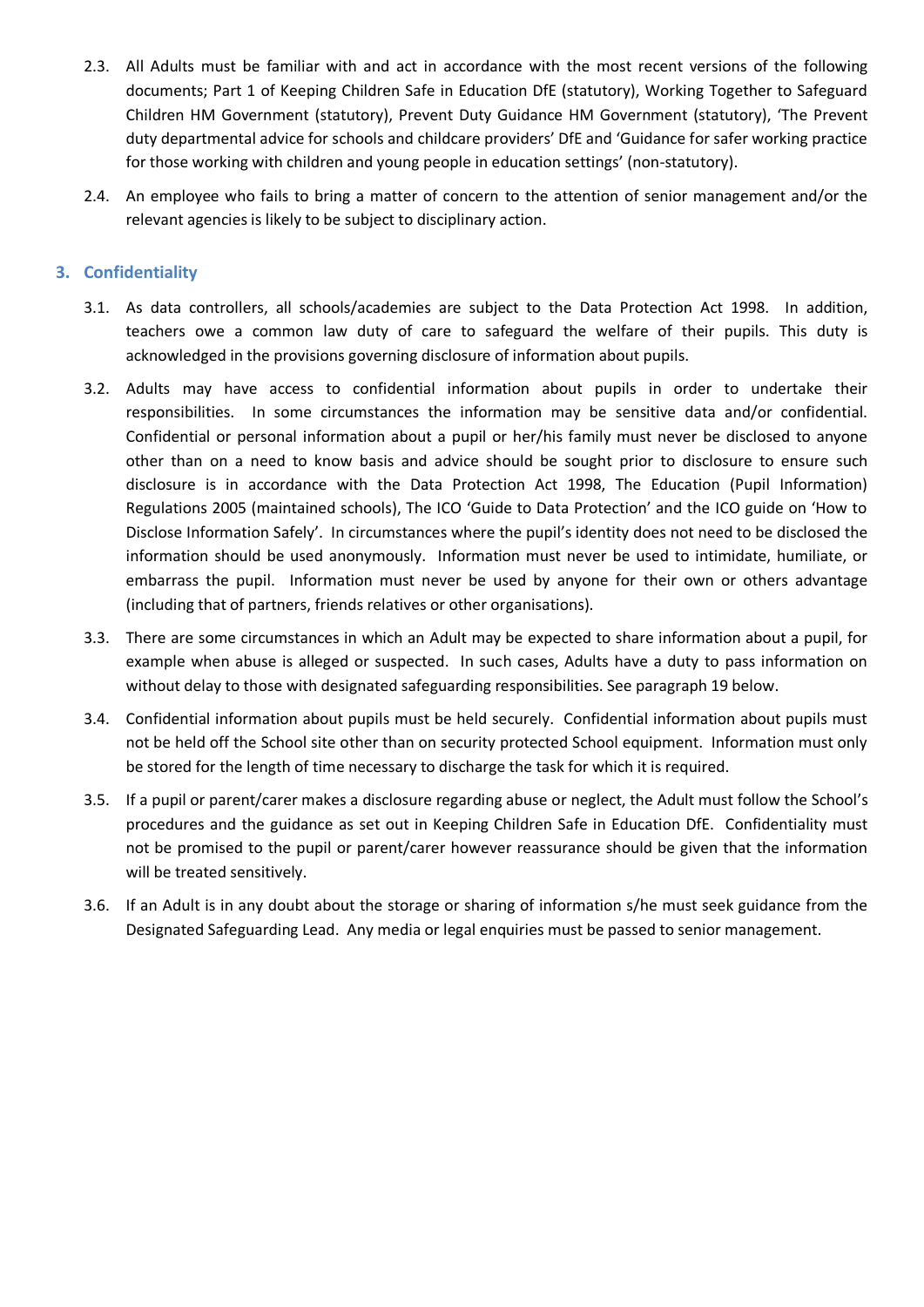#### **4. Propriety, Behaviour and Appearance**

- 4.1. All Adults working with children have a responsibility to maintain public confidence in their ability to safeguard the welfare and best interests of pupils. They should adopt high standards of personal conduct in order to maintain the confidence and respect of their colleagues, pupils and the public in general. An Adult's behaviour or actions, either in or out of the workplace, must not compromise her/his position within the work setting, or bring the School into disrepute. Non-exhaustive examples of unacceptable behaviour are contained in our Disciplinary Procedure/Rules.
- 4.2. Adults are required to notify the School immediately of any allegation/s of misconduct that are of a safeguarding nature made against them (or implicating them), by a child or adult in relation to any outside work or interest (whether paid or unpaid) and, of any arrest or criminal charge whether child related or not. Where employees fail to do so, this will be treated as a serious breach of this Code and dealt with under our Disciplinary Procedure.
- 4.3. Individuals should not behave in a manner which would lead any reasonable person to question their suitability to work with children or to act as an appropriate role model; make, or encourage others to make sexual remarks to, or about, a pupil; use inappropriate language to or in the presence of pupils; discuss their personal or sexual relationships with or in the presence of pupils; make, or encourage others to make, unprofessional personal comments which scapegoat, demean or humiliate, or might be interpreted as such. Behaving in an unsuitable way towards children may result in disqualification from childcare under the Childcare Act 2006, prohibition from teaching by the NCTL, a bar from engaging in regulated activity, or action by another relevant regulatory
- 4.4. A person's dress and appearance are matters of personal choice, self-expression, religious and cultural customs. However Adults must maintain an appropriate standard of dress and personal appearance at work which promotes a positive and professional image. Clothing and footwear must be safe and clean and take account of health and safety considerations. Adults must ensure they are dressed in ways which are appropriate to their role and not likely to be viewed as offensive, revealing or sexually provocative and specifically should not distract, cause embarrassment or give rise to misunderstanding, should be religious and culturally sensitive and free of any political or otherwise contentious slogans, and not considered to be discriminatory. Adults who dress or appear in a manner which may be considered as inappropriate could render themselves vulnerable to criticism or, where the Adult is an employee, allegations of misconduct that may lead to action under our Disciplinary Procedure.
- 4.5. Personal property of a sexually explicit nature or property which might be regarded as promoting radicalisation or otherwise inappropriate such as books, magazines, CDs, DVDs or such material on any electronic media including links to such material must not be brought onto or stored on School premises or on any School equipment.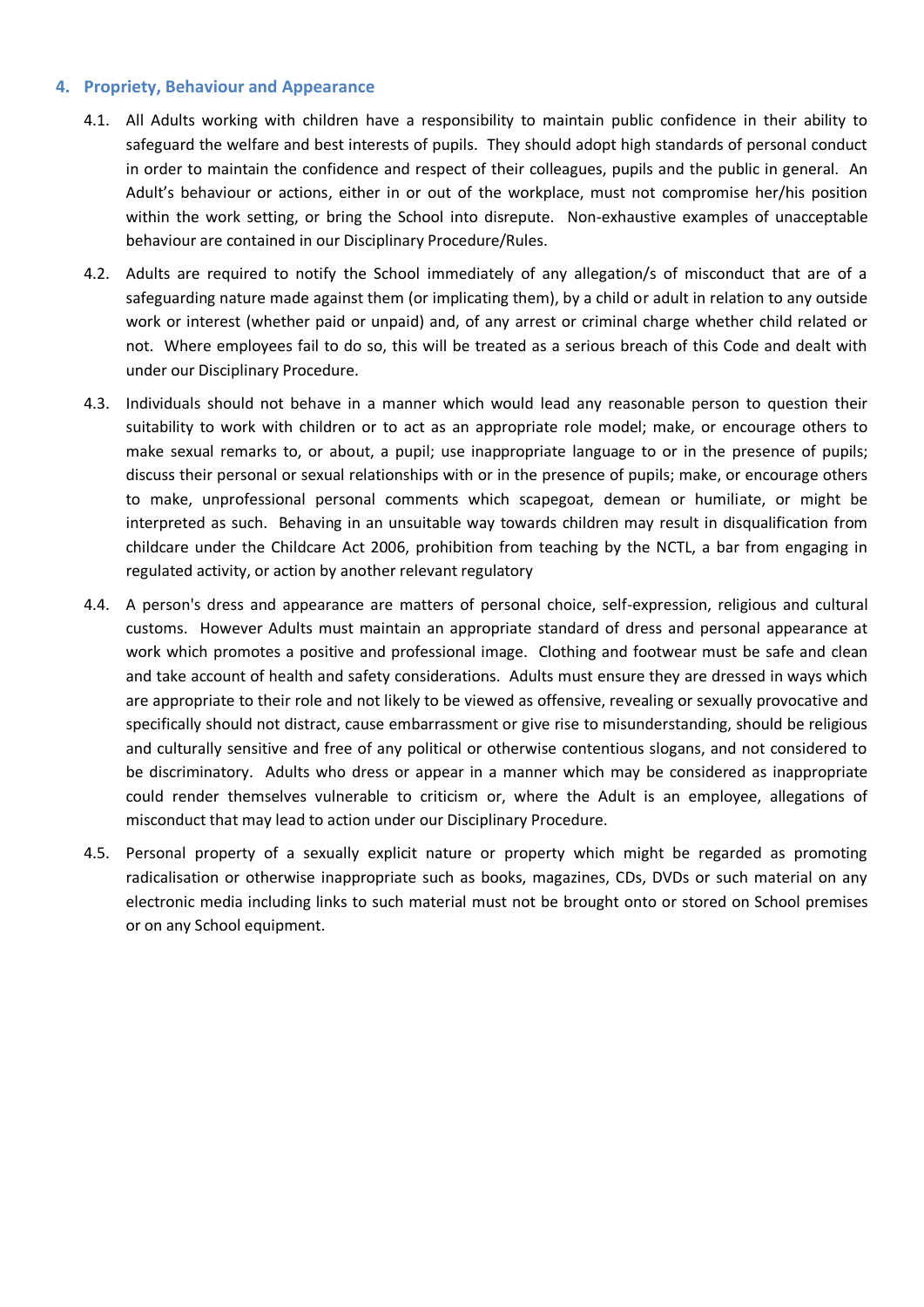# **5. Sexual Contact with Children and Young People and Abuse of Trust**

- 5.1. A relationship between an Adult and a child or young person is not a relationship between equals; the Adult has a position of power or influence. There is potential for exploitation and harm of children or vulnerable young people and all Adults have a responsibility to ensure that an unequal balance of power is not used for personal advantage or gratification. Adults must not use their status or position to form or promote relationships with children (whether current pupils or not), that are of a sexual nature, or which may become so. Adults should maintain appropriate professional boundaries and avoid behaviour which might be misinterpreted by others. They should report any incident with this potential.
- 5.2. Any sexual behaviour or activity, whether homosexual or heterosexual, by an adult with or towards a child/pupil or young person is illegal. Children and young people are protected by the same laws as adults in relation to non-consensual sexual behaviour. They are additionally protected by specific legal provisions regardless of whether there is consent or not. Where a person aged 18 or over is in a specified position of trust with a child or young person under 18 years, the Sexual Offences Act 2003 makes it an offence for that person to engage in sexual activity with or in the presence of that child or to cause or incite that child to engage in or watch sexual activity.
- 5.3. Sexual behaviour includes non-contact activities, such as causing a child or young person to engage in or watch sexual activity or the production of indecent images of children. 'Working Together to Safeguard Children'<sup>,</sup> Appendix A defines sexual abuse as "...forcing or enticing a child or young person to take part in sexual activities, not necessarily involving a high level of violence, whether or not the child is aware of what is happening…"
- 5.4. Adults must not have sexual relationships with pupils or have any form of communication with a child, which could be interpreted as sexually suggestive or provocative i.e. verbal comments, letters, notes, texts, electronic mail, phone calls, social networking contact or physical contact. The Adult should not make sexual remarks to, or about, a child or discuss their own sexual relationships with or in the presence of pupils. Adults should take care that their language or conduct does not give rise to comment or speculations. Attitudes, demeanour and language all require care and thought.
- 5.5. There are occasions when Adults embark on a course of behaviour known as 'grooming' where the sole purpose is to gain the trust of a child or young person, and manipulate that relationship so that sexual abuse can take place. Adults should be aware that conferring special attention without good reason or favouring a pupil has the potential to be construed as being part of a 'grooming' process, which is a criminal offence.

# **6. Infatuations and Crushes**

- 6.1. A child or young person may develop an infatuation with an Adult who works with them. An Adult, who becomes aware (may receive a report, overhear something, or otherwise notice any sign no matter how small or seemingly insignificant) that a pupil has become or may be becoming infatuated with him/herself or a colleague, must report this without delay to the Headteacher or the most senior manager so that appropriate action can be taken to avoid any hurt, distress or embarrassment. The situation will be taken seriously and the Adult should be careful to ensure that no encouragement of any kind is given to the pupil. It should also be recognised that careless and insensitive reactions may provoke false accusations.
- 6.2. Examples of situations which must be reported are given below:
	- Where an Adult is concerned that he or she might be developing a relationship with a pupil which could have the potential to represent an abuse of trust.
	- Where an Adult is concerned that a pupil is becoming attracted to him or her or that there is a developing attachment or dependency.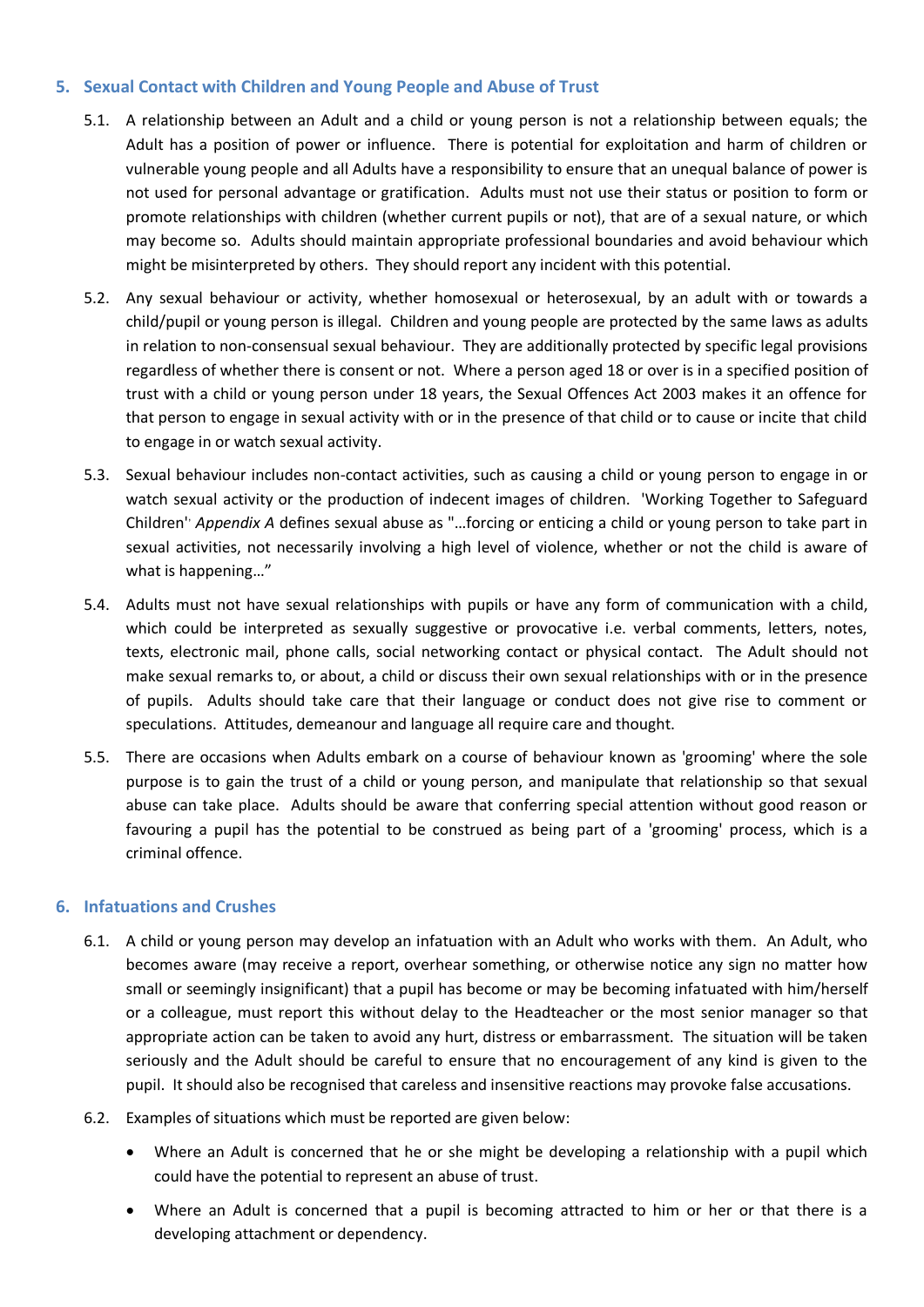- Where an Adult is concerned that actions or words have been misunderstood or misconstrued by a pupil such that an abuse of trust might be wrongly suspected by others.
- Where an Adult is concerned about the apparent development of a relationship by another adult, or receives information about such a relationship.

# **7. Gifts, Rewards, Favouritism and Exclusion**

- 7.1. It is against the law for public servants to take bribes. Adults need to take care that they do not accept any gift that might be construed by others as a bribe, or lead the giver to expect preferential treatment. There are occasions when pupils or parents/carers wish to pass small tokens of appreciation to Adults e.g. at Christmas or as a thank-you and this is acceptable. However, it is unacceptable to receive gifts on a regular basis or of any significant value.
- 7.2. Personal gifts must not be given to pupils or their families/carers. This could be misinterpreted as a gesture either to bribe or groom. It might be perceived that a 'favour' of some kind is expected in return. Any reward given to a pupil should be consistent with the School's behaviour or rewards policy, recorded, and not based on favouritism.
- 7.3. Care should be taken when selecting children for specific activities, jobs, privileges and when pupils are excluded from an activity in order to avoid perceptions of favouritism or injustice. Methods of selection and exclusion should be subject to clear, fair and agreed criteria.

# **8. Social Contact and Social Networking**

- 8.1. Communication between pupils and Adults, by whatever method, should take place within clear and explicit professional boundaries. This includes the wider use of technology such as mobile phones, tablets, text messages, emails, instant messages, websites, social media such as Facebook, Twitter, Instagram, chat-rooms, forums, blogs, apps such as Whatsapp, gaming sites, digital cameras, videos, web-cams and other hand held devices. Adults should not share any personal information with pupils and they should not request, or respond to, any personal information from the child/young person, other than that which might be appropriate as part of their professional role. They should ensure that all communications are transparent and avoid any communication that could be interpreted as 'grooming behaviour'.
- 8.2. Adults must not give their personal contact details such as home/mobile phone number; home or personal e-mail address or social networking details to pupils unless the need to do so is agreed in writing with senior management. If, for example, a pupil attempts to locate an Adult's personal contact details and attempts to contact or correspond with him/her, the Adult should not respond and must report the matter to his/her manager.
- 8.3. It is recommended that Adults ensure that all possible privacy settings are activated to prevent pupils from making contact on personal profiles and to prevent pupils from accessing photo albums or other personal information which may appear on social networking sites.
- 8.4. Adults are personally responsible for what they communicate in social media and must bear in mind that what is published might be read by us, pupils, parents and carers, the general public, future employers and friends and family for a long time. Adults must ensure that their on-line profiles are consistent with the professional image expected by us and must not post material which damages the reputation of the School or which causes concern about their suitability to work with children and young people. Those who post material which may be considered as inappropriate could render themselves vulnerable to criticism or, in the case of an employee, allegations of misconduct which may be dealt with under the Disciplinary Procedure. Even where it is made clear that the writer's views on such topics do not represent those of the School, such comments are inappropriate.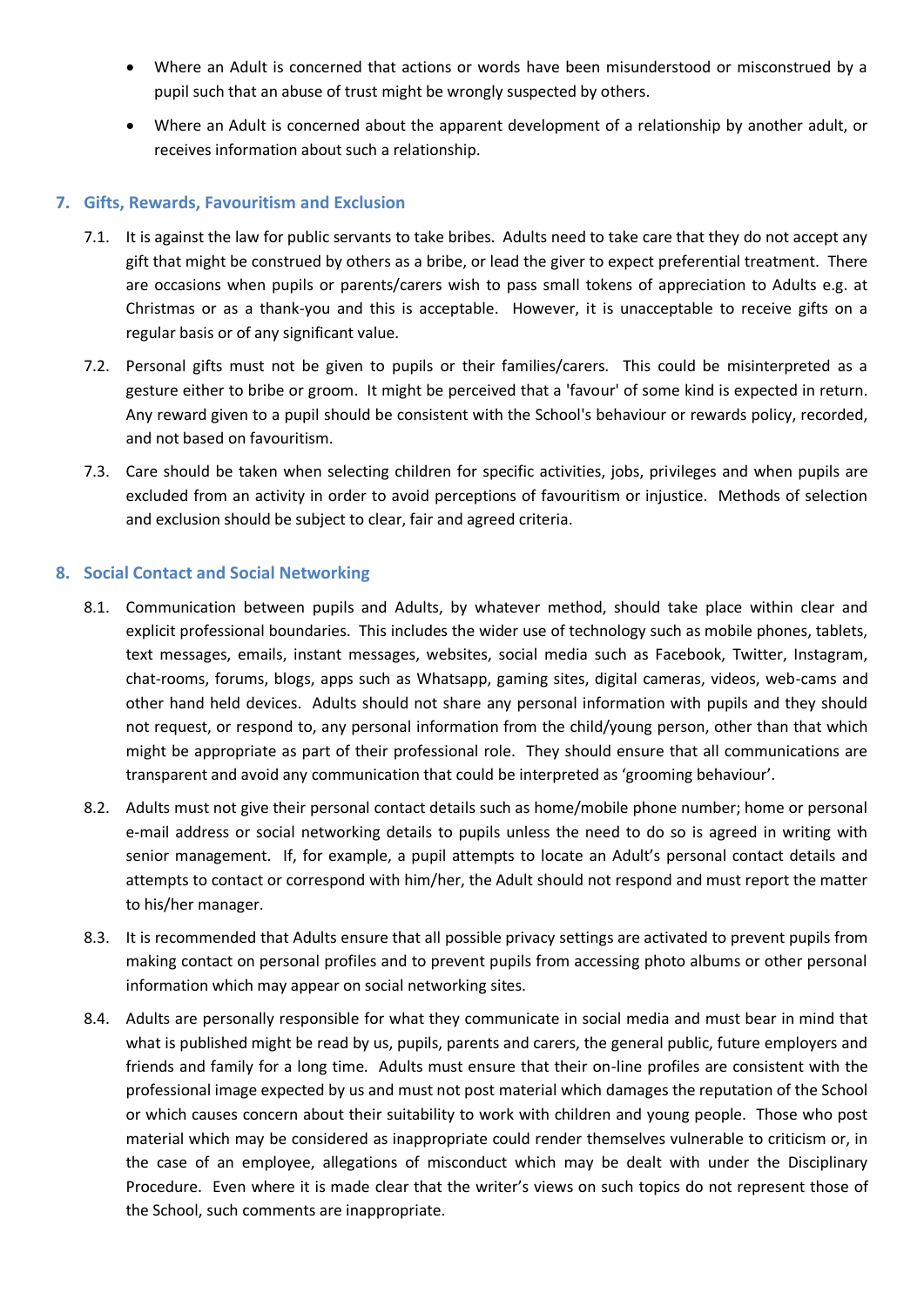8.5. Adults are advised not to have any online friendships with any young people under the age of 18, unless they are family members or close family friends. Adults are advised not to have online friendships with parents or carers of pupils, or members of the governing body/trustees. Where such on line friendships exist, Adults must ensure that appropriate professional boundaries are maintained.

It is acknowledged that Adults may have genuine friendships and social contact with parents or carers of pupils, independent of the professional relationship. Adults should, however, inform senior management of any relationship with a parent/carer where this extends beyond the usual parent/carer/professional relationship; advise senior management of any regular social contact they have with a pupil or parent/carer, which could give rise to concern; inform senior management of any requests or arrangements where parents/carers wish to use their services outside of the workplace e.g. babysitting, tutoring; and Adults should always approve any planned social contact with pupils or parents/carers with senior colleagues, for example when it is part of a reward scheme. If a parent/carer seeks to establish social contact, or if this occurs coincidentally, the Adult should exercise his or her professional judgment and should ensure that all communications are transparent and open to scrutiny.

8.6. Some employees may, as part of their professional role, be required to support a parent or carer. If that person comes to depend upon the employee or seeks support outside of their professional role this should be discussed with senior management and where necessary referrals made to the appropriate support agency.

# **9. Physical Contact, Personal Privacy and Personal Care**

- 9.1. There are occasions when it is entirely appropriate and proper for employees to have physical contact with pupils, but it is crucial that they only do so in ways appropriate to their professional role and in relation to the pupil's individual needs and any agreed care plan. When physical contact is made with pupils this should be in response to their needs at the time, of limited duration and appropriate given their age, stage of development, gender, ethnicity, culture and background. Employees must use their professional judgement at all times. It is not possible to be specific about the appropriateness of each physical contact, since an action that is appropriate with one pupil in one set of circumstances may be inappropriate in another, or with a different pupil.
- 9.2. Physical contact should never be secretive or casual, or for the gratification of the Adult, or represent a misuse of authority. Adults should never touch a pupil in a way which may be considered indecent. If an Adult believes that an action could be misinterpreted, the incident and circumstances should be reported as soon as possible [to the manager and recorded in the School's incident book, and, if appropriate, a copy placed on the pupil's file].
- 9.3. Physical contact, which occurs regularly with a pupil or pupils, is likely to raise questions unless the justification for this is part of a formally agreed plan (for example in relation to pupils with SEN or physical disabilities). Any such contact should be the subject of an agreed and open school policy and subject to review. Where feasible, staff should seek the pupil's permission before initiating contact. Adults should listen, observe and take note of the pupil's reaction or feelings and – so far as is possible - use a level of contact which is acceptable to the pupil for the minimum time necessary.
- 9.4. There may be occasions when a distressed pupil needs comfort and reassurance. This may include ageappropriate physical contact. Adults should remain self-aware at all times in order that their contact is not threatening, intrusive or subject to misinterpretation. Adults should always tell a colleague when and how they offered comfort to a distressed pupil.
- 9.5. Where an Adult has a particular concern about the need to provide this type of care and reassurance s/he should seek further advice from a senior manager.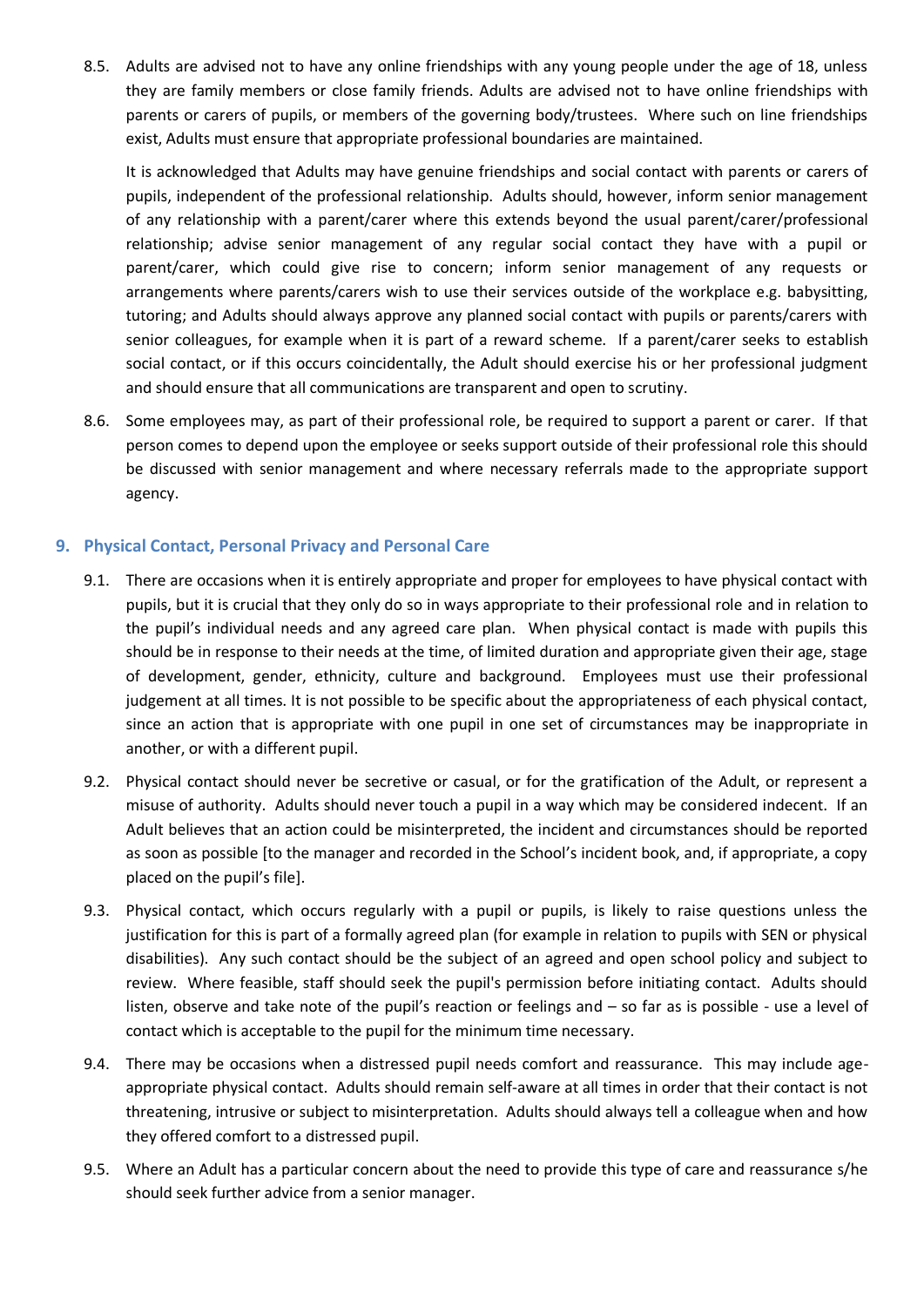- 9.6. Some employees, for example, those who teach PE and games, or who provide music tuition will on occasions have to initiate physical contact with pupils in order to support a pupil so they can perform a task safely, to demonstrate the use of a particular piece of equipment/instrument or assist them with an exercise. This should be done with the pupil's agreement. Contact under these circumstances should be for the minimum time necessary to complete the activity and take place in a safe and open environment. Adults should remain sensitive to any discomfort expressed verbally or non-verbally by the pupil.
- 9.7. All parties should clearly understand from the outset what physical contact is necessary and appropriate in undertaking specific activities. Keeping parents/carers informed of the extent and nature of any physical contact may also prevent allegations of misconduct arising. Any incidents of physical contact that cause concern or fall outside of these protocols and guidance should be reported to the senior manager and parent/carer.
- 9.8. Pupils are entitled to respect and privacy when changing clothes or taking a shower. However, there needs to be an appropriate level of supervision in order to safeguard pupils, satisfy health and safety considerations and ensure that bullying or teasing does not occur. This supervision should be appropriate to the needs and age of the pupils concerned and sensitive to the potential for embarrassment. Adults who are required as part of their role to attend changing rooms should announce their intention of entering any pupil changing rooms and only remain in the room where the pupil/s needs require this.
- 9.9. Employees with a job description which includes intimate care duties will have appropriate training and written guidance including a written care plan for any pupil who could be expected to require intimate care. Staff should adhere to the School's intimate and personal care [and nappy changing] policies. No other Adult should be involved in intimate care duties except in an emergency. A signed record should be kept of all intimate and personal care tasks undertaken and, where these have been carried out in another room, include times left and returned. Employees should not assist with personal or intimate care tasks which the pupil is able to undertake independently.

#### **10. Behaviour Management and Physical Intervention**

- 10.1. All pupils have a right to be treated with respect and dignity. Adults must not use any form of degrading treatment to punish a pupil. The use of sarcasm, demeaning or insensitive comments towards pupils is not acceptable in any situation. Deliberately intimidating pupils by shouting aggressively, hectoring or overbearing physical presence is not acceptable in any situation. Any sanctions or rewards used should be part of our Behaviour Management Policy.
- 10.2. Physical intervention can only be justified in exceptional circumstances. Non-statutory guidance is available from the Department of Education website. See 'Use of reasonable force - advice for Head Teachers, Staff and Governing Bodies'. Adults may legitimately intervene to prevent a pupil from committing a criminal offence, injuring themselves or others, causing damage to property, engaging in behaviour prejudicial to good order and to maintain good order and discipline. Adults should have regard to the health and safety of themselves and others. It is always unlawful to use force as a punishment. The use of unwarranted physical force is likely to constitute a criminal offence.
- 10.3. Where a pupil has specific needs in respect of particularly challenging behaviour, a positive handling plan, including a risk assessment, should be put in place and agreed by all parties. Where it is judged that a pupil's behaviour presents a serious risk to themselves or others, a robust risk assessment that is regularly reviewed and a physical intervention plan, where relevant, must be put in place. All incidents and subsequent actions should be recorded and reported to a manager and the pupil's parents/carers. Where it can be anticipated that physical intervention is likely to be required, a plan should be put in place that the pupil and parents/carers are aware of and have agreed to. Parental consent does not permit the use of unlawful physical intervention or deprive a pupil of their liberty. [The [School/Academy] has separate policies on Behaviour Management and the Use of Physical Intervention.]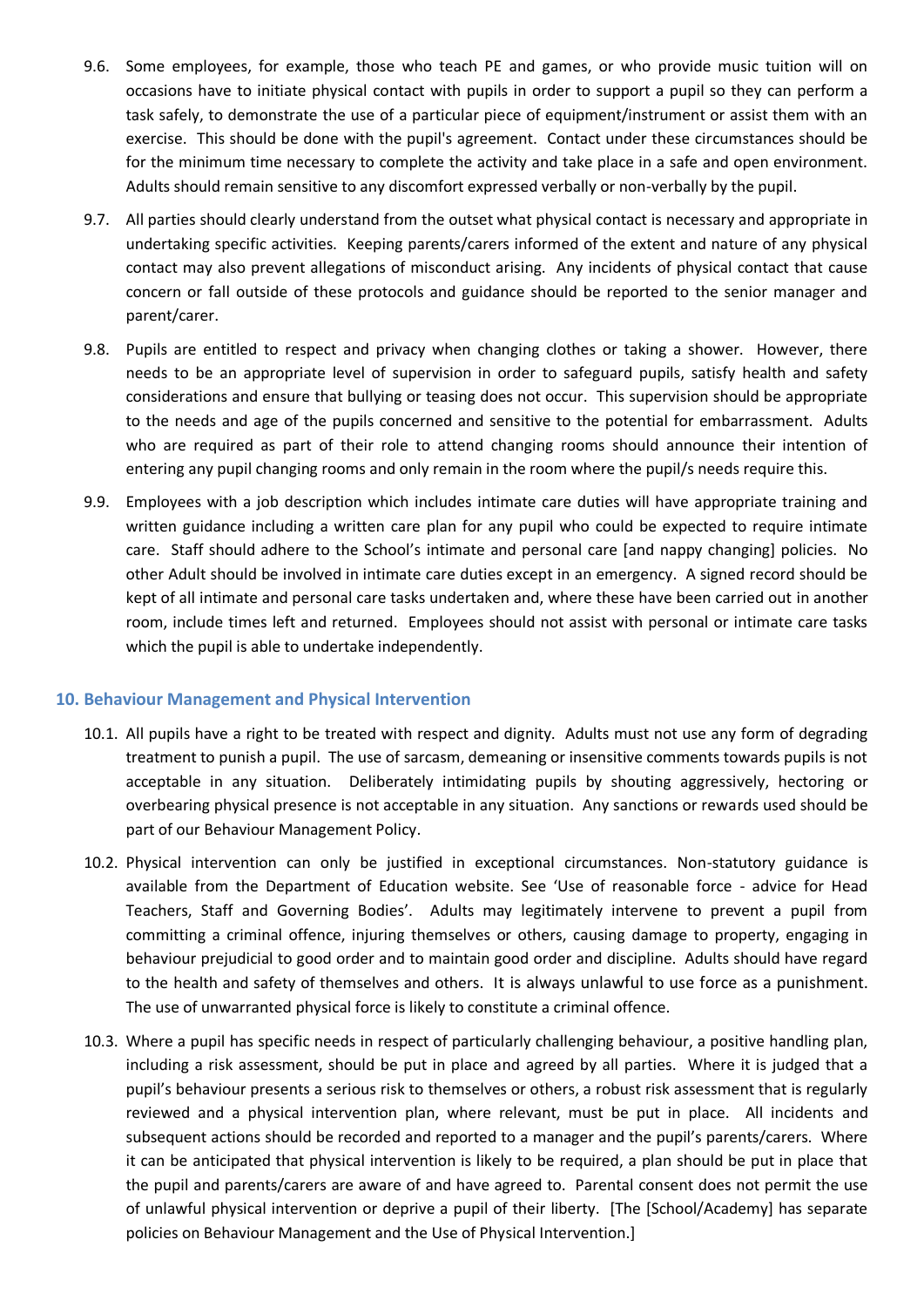#### **11. First Aid and Medication**

- 11.1. The School has a separate policy on supporting pupils with a medical condition. Employees should have regard to the statutory guidance 'Supporting pupils at school with medical conditions' DfE December 2015, which includes advice on managing medicines. All settings must have an adequate number of qualified first aiders/appointed persons. Employees must have had the appropriate training and achieved the necessary level of competency before administering first aid or medication, or taking on responsibility to support pupils with medical conditions. If an Adult is concerned or uncertain about the amount or type of medication being given to a pupil this should be discussed with the Designated Safeguarding Lead.
- 11.2. Adults taking medication that may affect their ability to care for children should seek medical advice regarding their suitability to do so and should not work with pupils whilst taking medication unless medical advice confirms that they are able to do so. Adult medication on the premises must be securely stored out of the reach of children.

#### **12. One to One Situations and Meetings with Pupils**

- 12.1. One to one situations have the potential to make children/young persons more vulnerable to harm by those who seek to exploit their position of trust. Adults working in one to one settings with pupils may also be more vulnerable to unjust or unfounded allegations being made against them. Adults must recognise this possibility and plan and conduct such meetings accordingly. Every attempt should be made to ensure that the safety and security needs of both Adults and pupils are met. Managers should undertake a risk assessment in relation to the specific nature and implications of one to one work for each Adult and pupil, which should be reviewed regularly. Where such a meeting is demonstrably unavoidable it is advisable to avoid remote or secluded areas and to ensure that the door of the room is left open and/or visual/auditory contact with others is maintained. Any arrangements should be reviewed on a regular basis.
- 12.2. Pre-arranged meetings with pupils away from the premises or on the School site when the School is not in session are not permitted unless written approval is obtained from their parent/carer and the Headteacher or other senior colleague with delegated authority.
- 12.3. No pupil should be in or invited into, the home of an Adult who works with them, unless they are family members or close family friends, in which case Adults are advised to notify their line manager. Pupils must not be asked to assist Adults with jobs or tasks at or in their private accommodation or for their personal benefit.
- 12.4. There are occasions during exam periods when timetables clash and arrangements needs to be made to preserve the integrity of the of the examination process and in these circumstances exam boards may allow candidates to take an exam the following morning, including Saturdays. The examination board requires the centre to determine a method of supervision on journeys to and from the centre and overnight, which ensures the candidate's wellbeing. This supervision may be undertaken by a parent/carer or, employees may be asked to volunteer to supervise pupils, which may with prior approval be in their own home.
- 12.5. Other than in an emergency, an Adult must not enter a pupil's home if the parent/carer is absent. Always make detailed records including times of arrival and departure and ensure any behaviour or situation that gives rise to concern is discussed with a senior manager/Headteacher. A risk assessment should be undertaken and appropriate risk management measures put in place prior to any planned home visit taking place. In the unlikely event that little or no information is available, home visits should not be made alone. The School has a separate home visit and lone-working policy.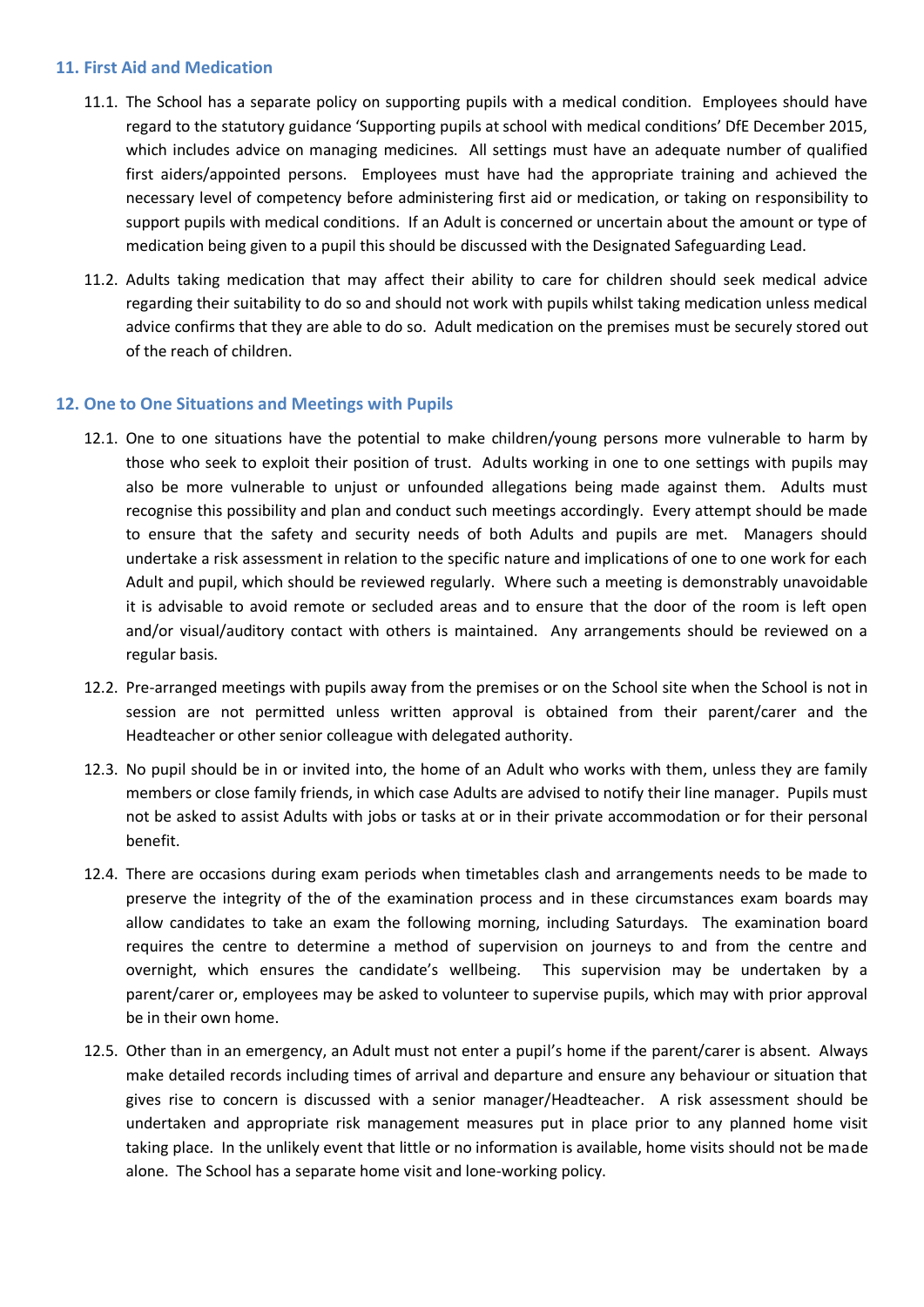#### **13. Transporting Pupils**

- 13.1. In certain situations e.g. out of school activities, Adults may agree to transport pupils. Transport arrangements should be made in advance by a designated employee who will be responsible for planning and overseeing all transport arrangements and respond to any concerns that may arise. Wherever possible and practicable transport should be provided other than in private vehicles, with at least one Adult additional to the driver acting as an escort.
- 13.2. Adults should ensure that their behaviour is safe and that the transport arrangements and the vehicle meet all legal requirements. They must ensure that the vehicle is roadworthy and appropriately insured and that the maximum capacity is not exceeded. It is a legal requirement that all passengers wear seatbelts and the driver should ensure that they do so. The driver should be aware of the current legislation concerning the use of car seats for younger children where applicable. It is illegal to drive using hand-held phones or similar devices and the driver must ensure that they adhere to all driving regulations.
- 13.3. It is inappropriate for Adults to offer lifts to a pupil, unless the need has been agreed with a manager and, if this falls outside their normal working duties, has been agreed with parents/carers.
- 13.4. There may be occasions where a pupil requires transport in an emergency situation or where not to give a lift may place a pupil at risk. Such circumstances must always be recorded and reported to a senior manager and parents/carers.

# **14. Educational Visits and School Clubs**

14.1. Adults should take particular care when supervising pupils in the less formal atmosphere of an educational visit, particularly in a residential setting, or after-school activity. Adults remain in a position of trust and the same standards of conduct apply. Please refer to the School/Academy's policy on educational visits and the Health and Safety policy.

# **15. Curriculum**

- 15.1. Some areas of the curriculum can include or raise subject matter which is sexually explicit, of a political, cultural, religious or an otherwise sensitive nature. Care should be taken to ensure that resource materials cannot be misinterpreted and clearly relate to the learning outcomes identified by the lesson plan. This plan should highlight particular areas of risk and sensitivity.
- 15.2. The curriculum can sometimes include or lead to unplanned discussion about subject matter of a sexually explicit, political, cultural, religious or otherwise sensitive nature. Responding to pupils' questions can require careful judgement and Adults must take guidance in these circumstances from the Designated Safeguarding Lead. Adults must not enter into or encourage inappropriate discussion about sexual, political or religious activity or behaviour or, discussions which may offend or harm others. Adults should take care to protect children from the risk of radicalisation and should act in accordance with advice given under Part 1 of Keeping Children Safe in Education DfE and accordingly must not express any prejudicial views or, attempt to influence or impose their personal values, attitudes or beliefs on pupils.
- 15.3. Please refer to the School's policy on sex and relationships education (SRE) and, the policy on spiritual, moral, social and cultural development (SMSC).

#### **16. Photography, Videos and other Creative Arts**

- 16.1. Please refer to the School's guidance on e-safety, the use of images and the consent forms therein. Adults should have regard to the ICO CCTV code of practice and the guidance 'Taking Photographs in Schools'.
- 16.2. Many educational activities involve the taking or recording of images. This may be undertaken as part of the curriculum, extra school activities, for displays, publicity, to celebrate achievement or, to provide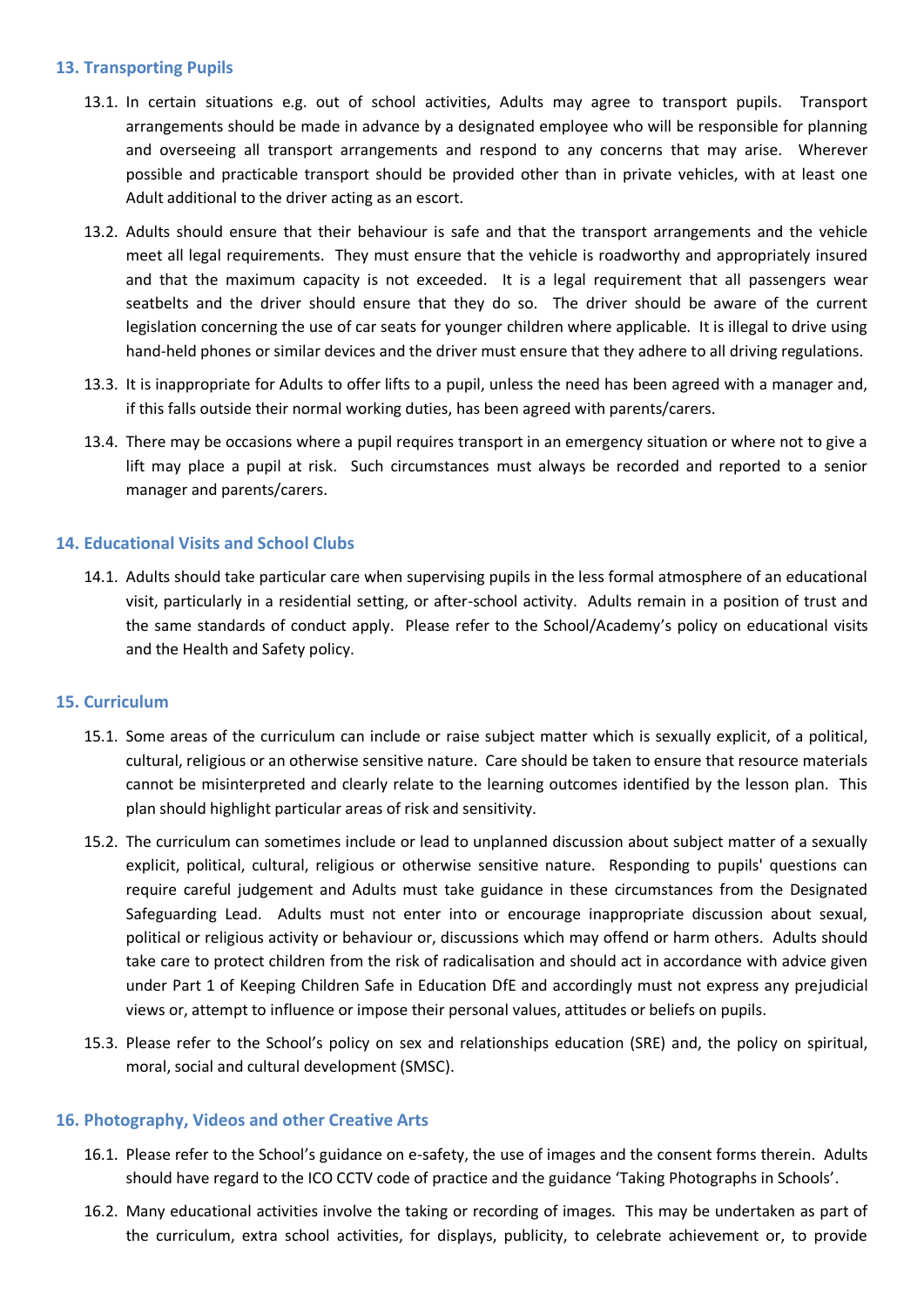evidence of the activity. The Data Protection Act 1998 affects the use of photography. An image of a child is personal data and it is, therefore, a requirement under the Act that consent is obtained from the parent/carer of a child before any images are made such as those used for school web sites, notice boards, productions or other purposes.

- 16.3. Adults need to be aware of the potential for such images to be taken and/or misused to create indecent images of children and/or for 'grooming' purposes. Careful consideration should be given as to how these activities are organised and undertaken. There should be an agreement as to whether the images will be destroyed or retained for further use, where these will be stored and who will have access to them.
- 16.4. Adults should remain sensitive to any pupil who appears uncomfortable and should recognise the potential for misinterpretation. It is also important to take into account the wishes of the child, remembering that some children do not wish to have their photograph taken.
- 16.5. Adults should only use equipment provided or authorised by the School/Academy to make/take images and should not use personal equipment, mobile telephones or any other similar devices to make/take images.
- 16.6. The following guidance should be followed:
	- if a photograph is used, avoid naming the pupil
	- if the pupil is named, avoid using the photograph
	- photographs/images must be securely stored and used only by those authorised to do so
	- be clear about the purpose of the activity and about what will happen to the photographs/images when the lesson/activity is concluded
	- only retain images when there is a clear and agreed purpose for doing so
	- ensure that a senior member of staff is aware that the photography/image equipment is being used and for what purpose
	- ensure that all photographs/images are available for scrutiny in order to screen for acceptability
	- be able to justify the photographs/images made
	- do not take images of pupils for personal use
	- only take images where the pupil consents to this
	- do not take photographs in one to one situations
	- do not display or distribute photographs/images of pupils unless there is consent to do so from the parent/carer
	- only publish images of pupils where they and their parent/carer have given explicit written consent to do so
	- do not take images of pupils in a state of undress or semi-undress
	- do not take images of pupils which could be considered as indecent or sexual.

# **17. Unacceptable Use of ICT Facilities and Monitoring**

17.1. This section should be read in conjunction with the School Acceptable use of ICT policy. Posting, creating, accessing, transmitting, downloading, uploading or storing any of the following material (unless it is part of an authorised investigation) is likely to amount to gross misconduct and result (where the adult is employed) in summary dismissal (this list is not exhaustive):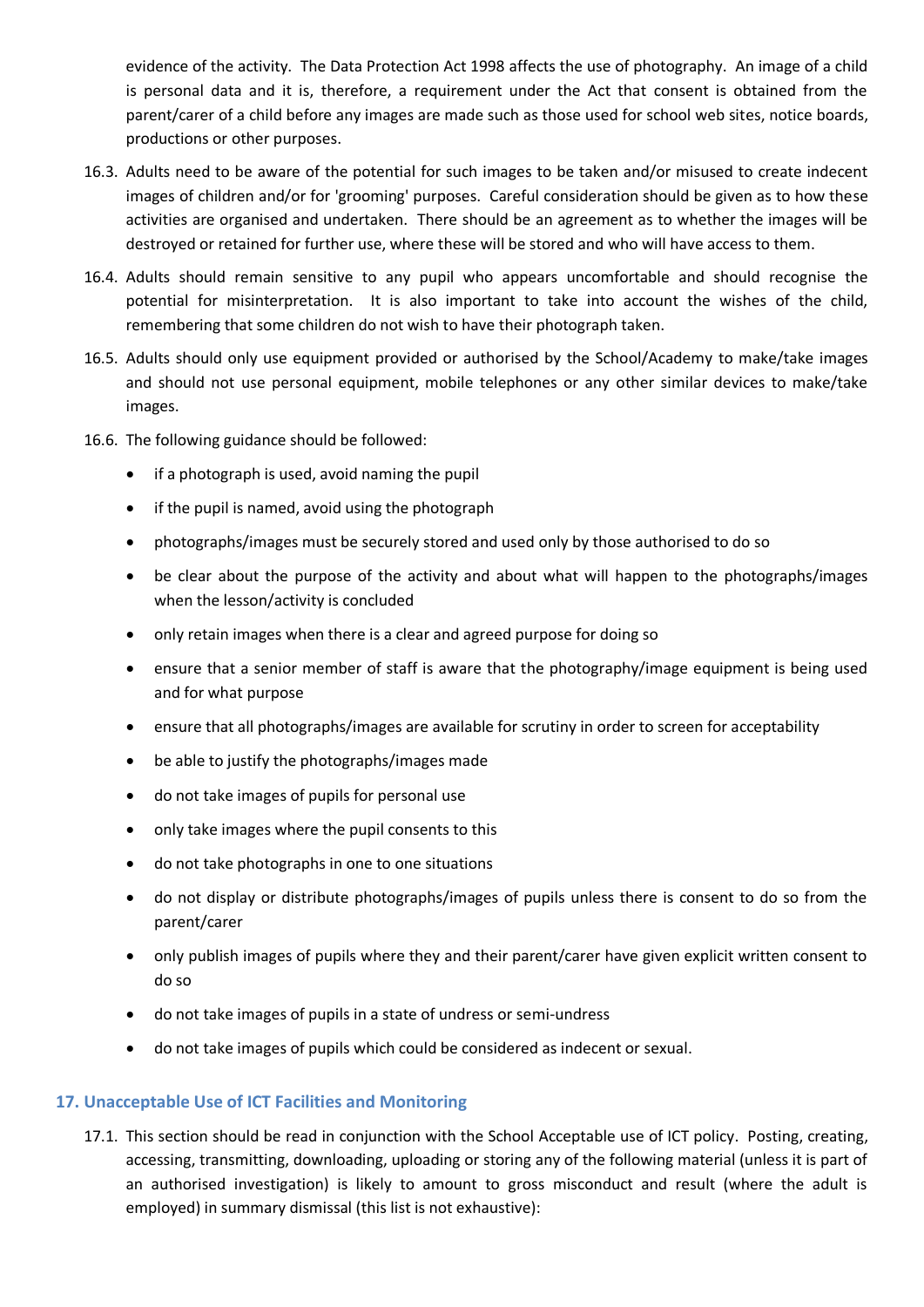- a) pseudo-images of children (child abuse images), pornographic or sexually suggestive material or images of children or Adults which may be construed as such in the circumstances (that is, writing, texting, pictures, films and video clips of a sexually explicit or arousing nature),
- b) any other type of offensive, obscene or discriminatory material, criminal material or material which is liable to cause distress or embarrassment to the School or others.
- 17.2. If indecent images of children are discovered at the premises or on the School's equipment/devices, an immediate referral should be made to the School designated Safeguarding Lead and Head Teacher (unless he or she is implicated) and the external Designated Officer (DO) and, if relevant, the police contacted. The images/equipment should be secured, should not be used by others and should be isolated from the network. There should be no attempt to view, tamper with or delete the images as this could jeopardise any necessary criminal investigation. If the images are of children are known to the School, a referral should also be made to children's social care in accordance with local arrangements.
- 17.3. The contents of our ICT resources and communications systems are our property. Therefore, Adults should have no expectation of privacy in any message, files, data, document, facsimile, telephone conversation, social media post, conversation or message, or any other kind of information or communications transmitted to, received or printed from, or stored or recorded on our electronic information and communications systems.

We reserve the right to monitor, intercept and review, without prior notification or authorisation from Adults. Usage of our IT resources and communications systems, including but not limited to telephone, email, messaging, voicemail, CCTV, internet and social media postings and activities is monitored to ensure that our rules are being complied with and for the following purposes:

- a) to monitor whether the use of the e-mail system or the internet is legitimate and in accordance with this Code;
- b) to assist in the investigation of alleged wrongful acts; or
- c) to comply with any legal obligation.
- 17.4. Adults consent to monitoring by acknowledgement of this Code and the use of our resources and systems. We may store copies of data or communications for a period of time after they are created, and may delete such copies from time to time without notice. If necessary information may be handed to the police in connection with a criminal investigation.
- 17.5. A CCTV system monitors the School 24 hours a day. This data is recorded and may be used as evidence of any alleged wrong doing.
- 17.6. Cyber-bullying can be experienced by Adults as well as pupils. Adults should notify the Headteacher if they are subject to cyber-bullying. The School will endeavour to protect Adults and stop any inappropriate conduct.

#### **18. Reporting Concerns and Recording Incidents**

18.1. All Adults must report concerns and incidents in accordance with the guidance set out in Keeping Children Safe in Education DfE and the Managing Allegations of Abuse Against Staff and Volunteers Policy. In the event of an allegation being made, or incident being witnessed, the relevant information should be immediately recorded and reported to the Headteacher, Senior Manager or Designated Safeguarding Lead as appropriate. An employee who fails to bring a matter of concern to the attention of senior management and/or the relevant agencies will be subject to disciplinary action.